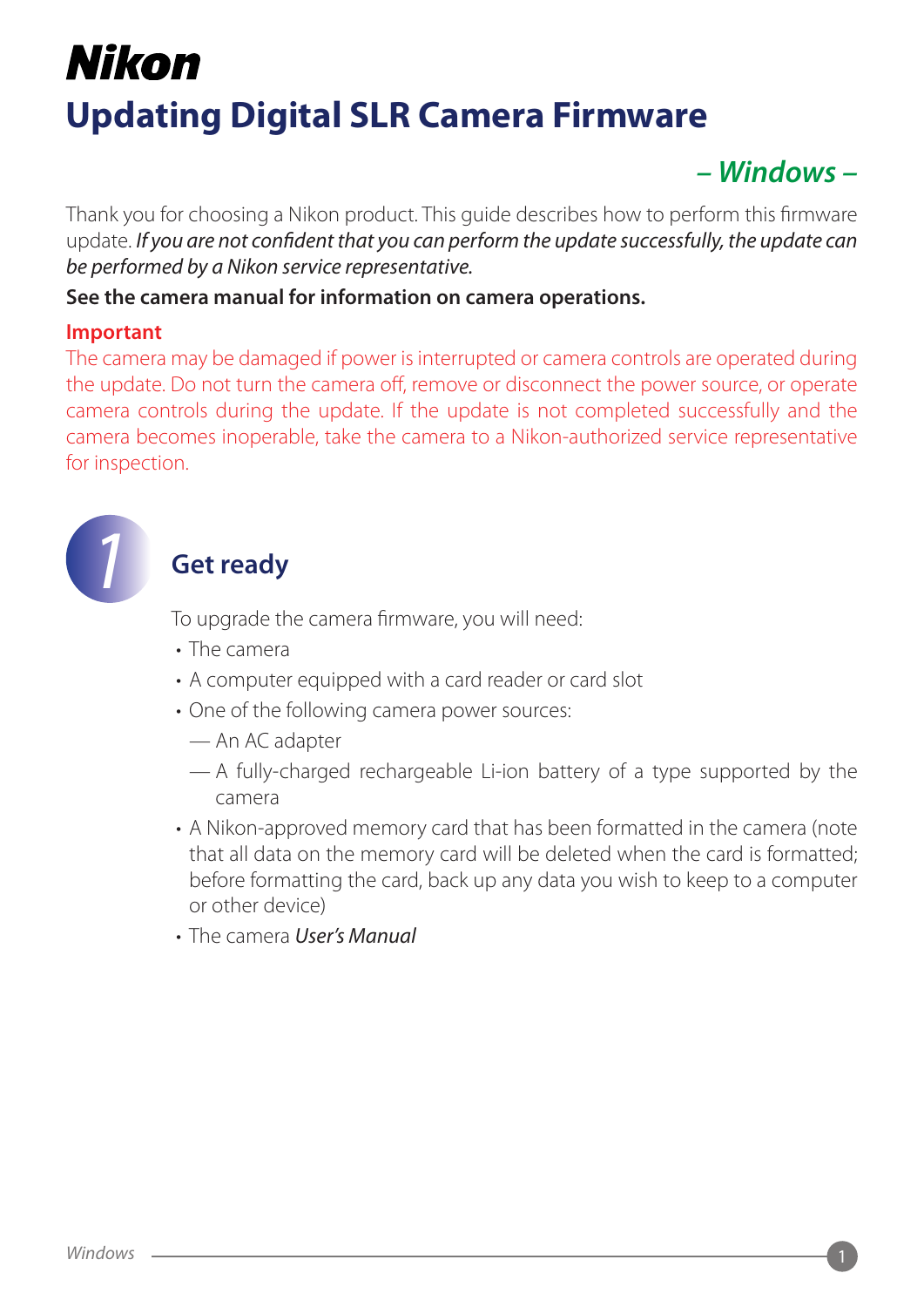

# *2* **Check the current camera firmware version**

The menus displayed on your camera may differ from those shown here.

*1* Turn the camera on.

*2* Press the **MENU** to display the menus.

*3* Select **Firmware version** in the setup menu.



*4* The current firmware version will be displayed. Confirm that the firmware version is the correct version for this update.



"#.##" is the firmware version.

Exit to the setup menu and turn the camera off.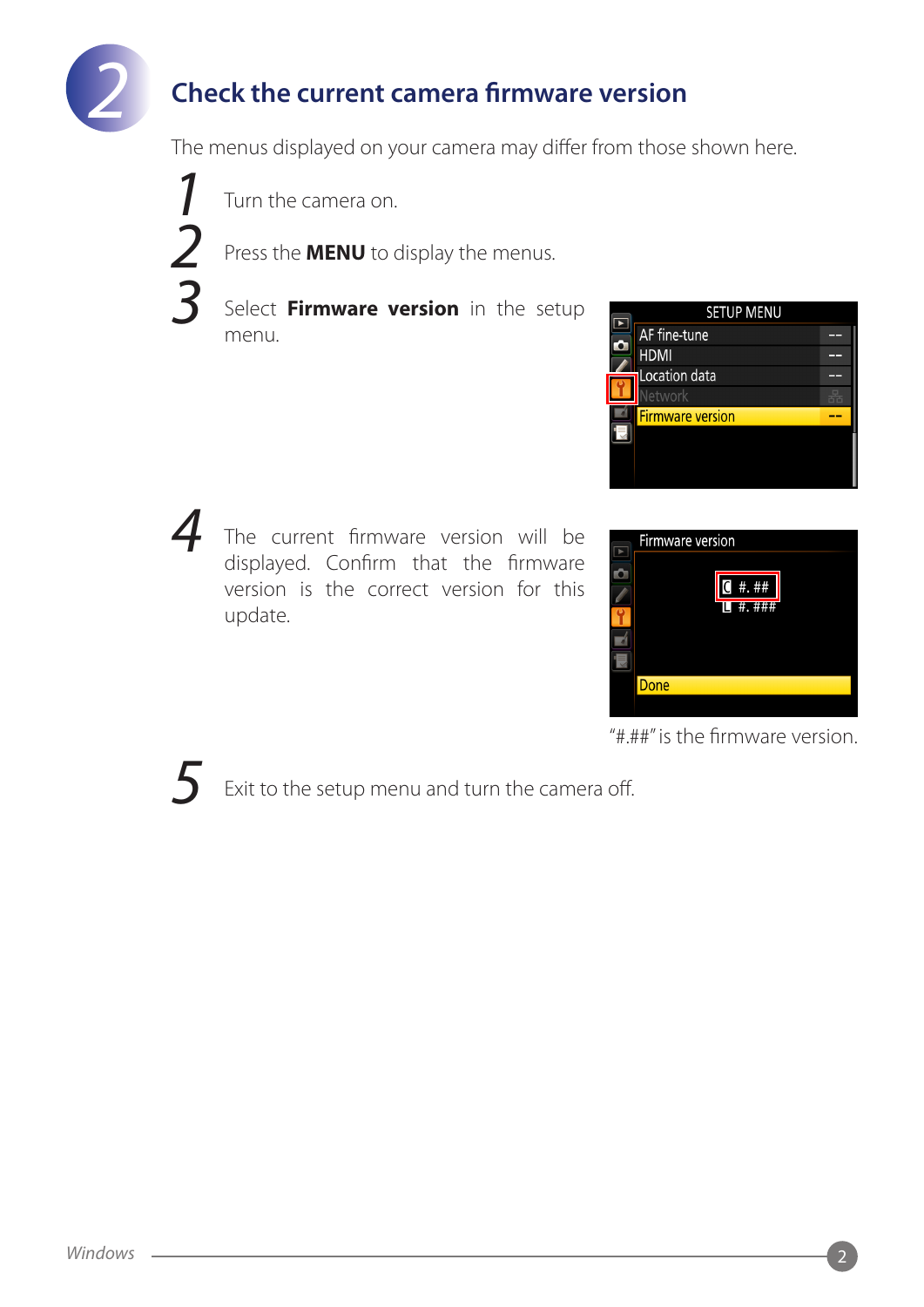

# *3* **Download and extract the new firmware**

*1* Create a new folder on your computer.

If you are using Windows 10 or Windows 8.1, select **Desktop** in the start screen to enter desktop mode.

*2* After reading the end-user license agreement on the download site, select **Accept** and click **Download**. Save the file to the folder created in Step 3–1.

*3* Open the folder created in Step 3–1 and double-click the downloaded file ("F-XXXX-V###W.exe", where "XXXX" is the camera name and "###" the firmware version) to extract the firmware to a sub-folder in the new folder.



The resulting file and folder hierarchy is shown below:

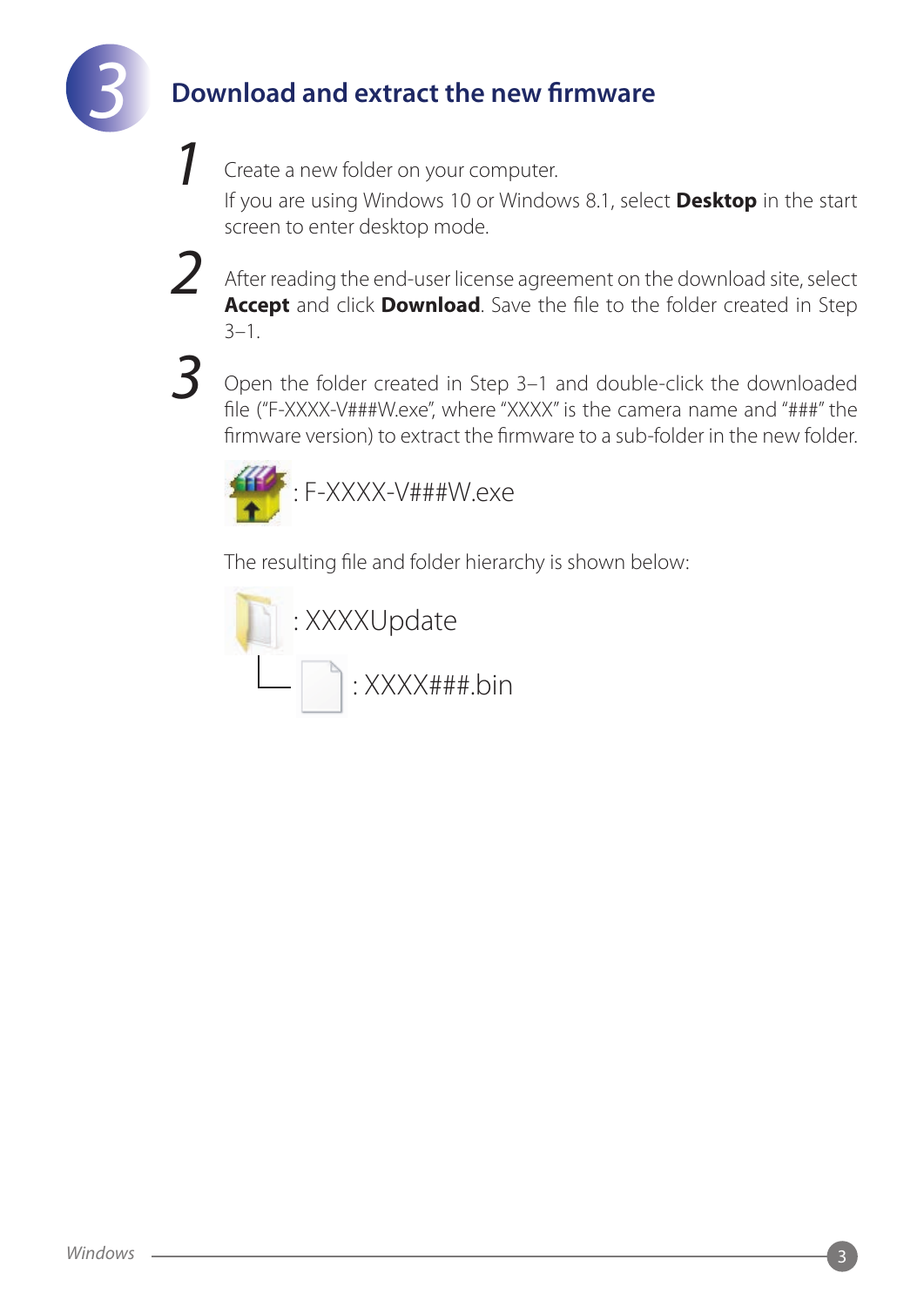

# *4* **Copy the firmware to the memory card**

The firmware can be copied to the camera memory card using a computer equipped with a card reader or card slot.

*1* Insert a formatted memory card in the card reader or card slot. If an application such as Nikon Transfer 2 starts automatically, exit the application before proceeding.

#### **Windows 10/Windows 8.1**

If Windows displays the message shown in the illustration, click  $\times$  to close the dialog.

#### **Windows 7/Windows Vista**

Under Windows 7/Windows Vista, an AutoPlay dialog may be displayed. Click  $\mathbf{x}$ 



XXXX (E:)

*2* Copy the "XXXX###.bin" file to the memory card.



When copying is complete, confirm that the memory card contains the file "XXXX###.bin".

#### **Important**

Be sure to copy the "XXXX###.bin" to the root directory of the memory card. The camera will not recognize the new firmware if it is placed in a folder under the root directory.

*3* If your computer shows the memory card as a removable disk, right-click the removable disk and select **Eject** from the menu that appears. Remove the memory card from the card reader or card slot.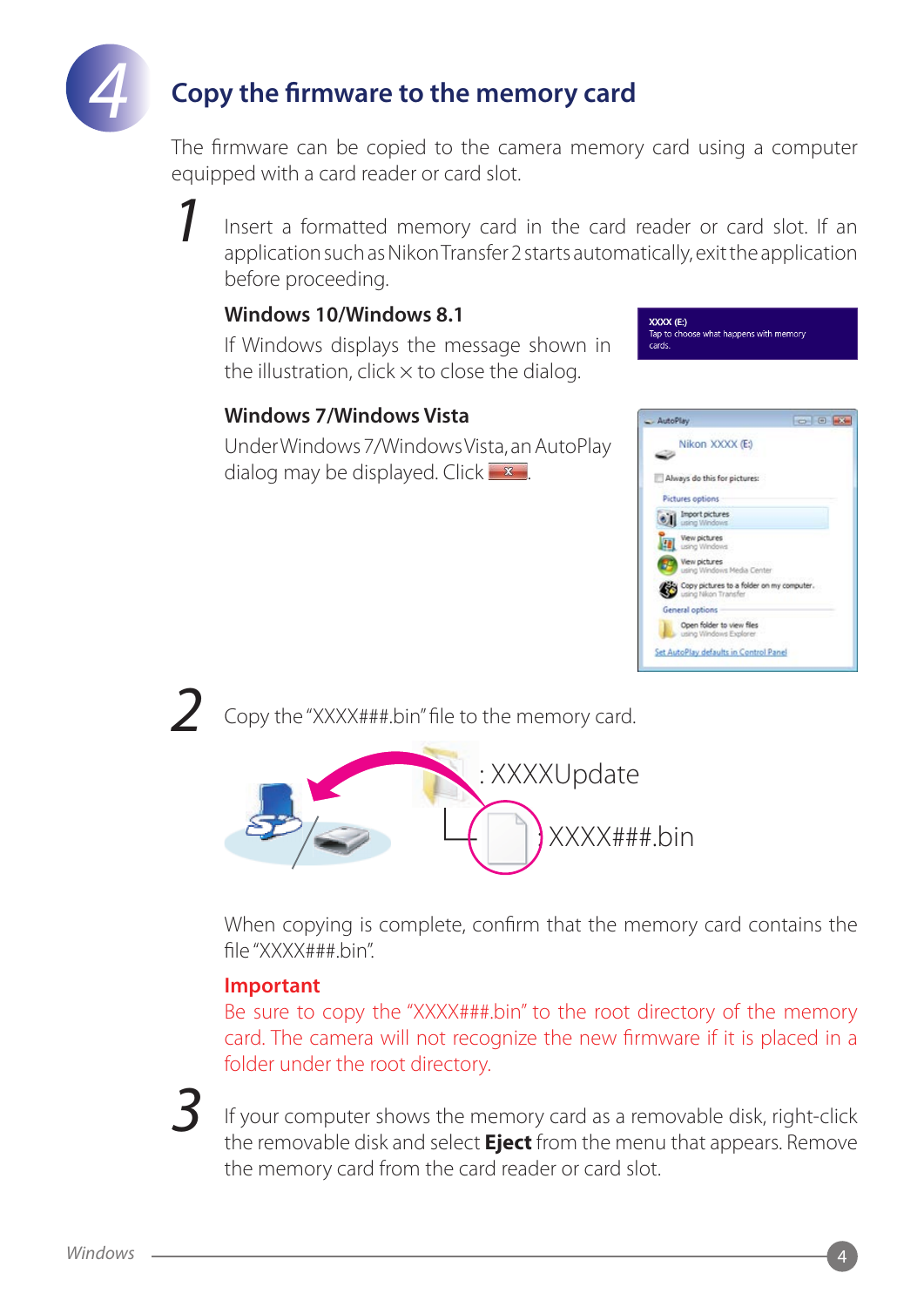

# *5* **Update the camera firmware**

The menus displayed on your camera may differ from those shown here. During the update, do not:

- Remove the memory card
- Turn the camera off
- Operate any of the camera controls
- Attach or remove lenses
- Unplug or disconnect the AC adapter
- Remove the battery
- Subject the camera to powerful electromagnetic noise

Any of the above actions could cause the camera to become inoperable.

*1* Insert the memory card containing the firmware into the camera memory card slot.

### **Cameras with Two Memory Card Slots**

If the camera allows you to select one slot as the primary slot and the other as the secondary slot, insert the card into the slot currently selected as the primary slot. Otherwise insert the card into Slot 1.



*2* Turn the camera on.

Press the **MENU** to display the menus.

```
4 Select Firmware version in the setup 
menu.
```


The current firmware version will be displayed. Highlight **Update** and press the **OK**.